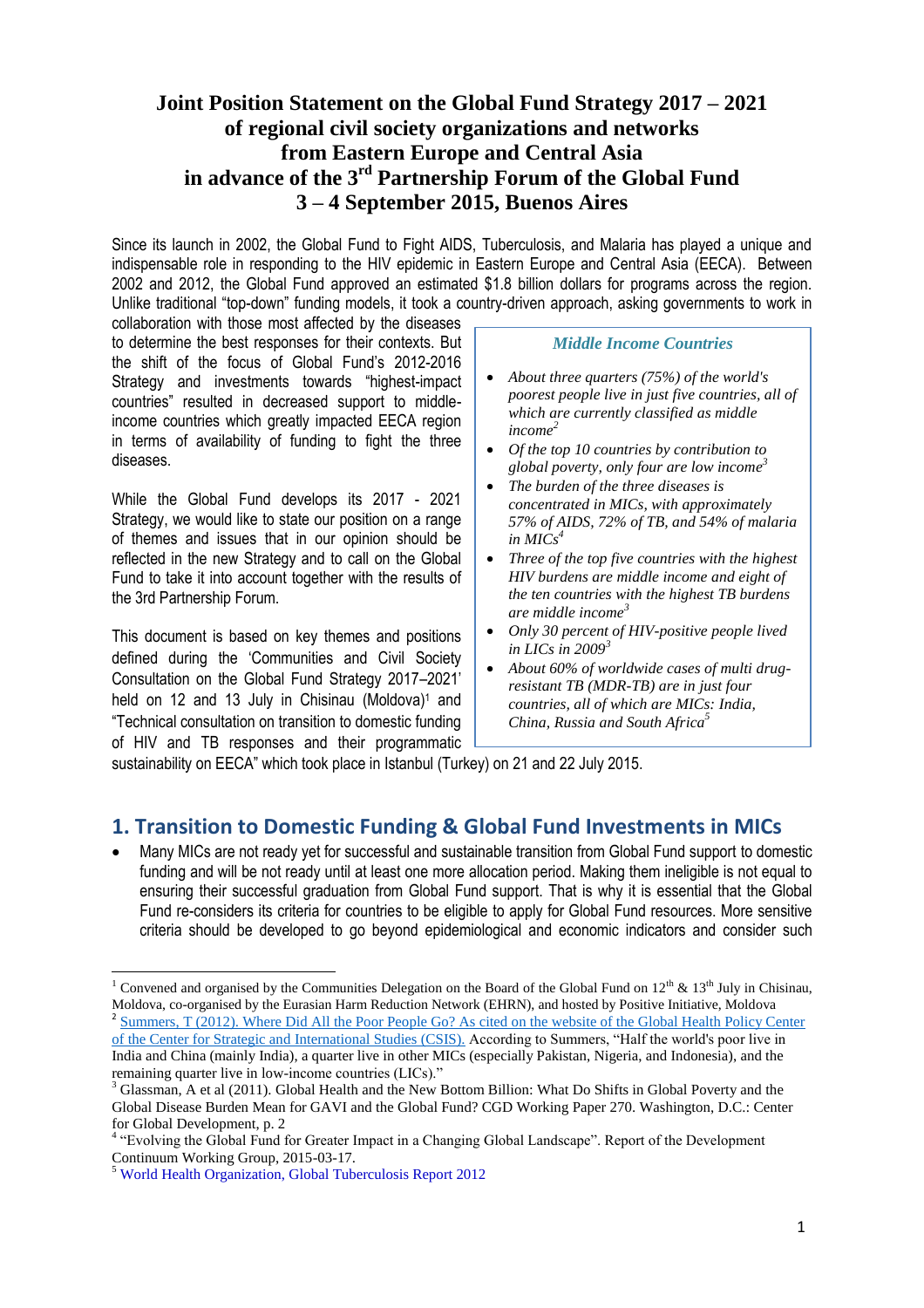factors as countries" willingness to invest in the implementation of best practices for disease control, and ability to do so.

- If Global Fund is aimed to transition out of MICs, before that it needs to ensure their responsible and successful transition to domestic funding. For that the Global Fund has to develop and introduce a Sustainability & Transition Strategy and its implementation plan clearly identifying the following:
	- definition of "sustainability" and "transition" to domestic funding (taking into account a vision of a broad range of partners, including civil society);
	- "graduation or transition criteria" (informed by the work of Equitable Access Initiative) together with "transition readiness assessment" tool to monitor and evaluate country"s readiness to transition (prior to the end of grant) or to assess why a country failed to transition:
	- guidance to navigate all transition stages and processes successfully which will include requirement for meaningful community participation;
	- key technical support needs of countries for different stages of transition planning and implementation, and providing access to such technical support;
	- predictability of transition timeline on a country-by-country basis and levels of available funding from the Global Fund and other donors to secure successful transition;
	- approaches to transition differentiated depending of Global Fund"s challenging operating environment categorization.
- The Global Fund needs to improve the existing and/or introduce additional mechanisms to encourage countries to remain adherent to the commitments made and reflected in their concept notes to co-fund Global Fund-supported programs, and to implement the agreed sustainability plans to ensure the

continuation of supported programs and medical activities beyond the termination of Global Fund grants.

- The Global Fund needs to provide openings for meaningful involvement of key affected populations and other civil society representatives at all stages of the strategic planning and project development/implementation processes, as well as in sustainability planning for successful transition to domestic funding to end the three diseases.
- For those countries where governments are able, but not willing, to support programs for key populations, the Global Fund needs to either expand the implementation of 'the NGO rule' or develop and enforce other appropriate funding mechanisms to allow NGOs to continue their work with key populations. These funding mechanisms should focus not only on services, but also on solidifying the Community Systems Strengthening components and reducing legal barriers. Increase of the role of regional grants could be one of the solutions.

### *KEY FACTS: Eastern Europe and Central Asia*

### *HIV/AIDS<sup>6</sup>*

- *EECA is the only region where HIV prevalence continues to grow, including most significantly, in the Russian Federation, Ukraine and Uzbekistan.*
- *Two countries, the Russian Federation and Ukraine, account for over 85% of the people living with HIV in the region.*
- *The region now has 3% of the global number of adults living with HIV.*
- *Although HIV in this region is concentrated predominantly among people who inject drugs only 4% of those living with HIV are currently receiving antiretroviral therapy.*

#### *Tuberculosis*

- *15 out of the 27 high MDR-TB burden countries in the world are in the EECA region*<sup>7</sup>
- *WHO reported an estimated 74,000 cases of multi-drug resistant TB in the European Region in 2012, which accounts for almost a quarter of the global burden.<sup>8</sup>*
- *EECA have some of the world's highest rates of new TB patients with MDR-TB, with many reporting 20% of new cases having MDR-TB<sup>9</sup>*
- *The WHO European region has the lowest treatment success rate for MDR-TB*

 $\overline{\phantom{a}}$ 

<sup>6</sup> UNAIDS GAP Report 2014

 $7$  Tuberculosis in the WHO European region: WHO Fact Sheet 2012.

<sup>8</sup> World Health Organisation, "Global Tuberculosis Report 2013", Geneva, 2013.

<sup>&</sup>lt;sup>9</sup> European Centre for Disease Prevention and Control, 'Tuberculosis surveillance and monitoring in Europe 2014', 2014.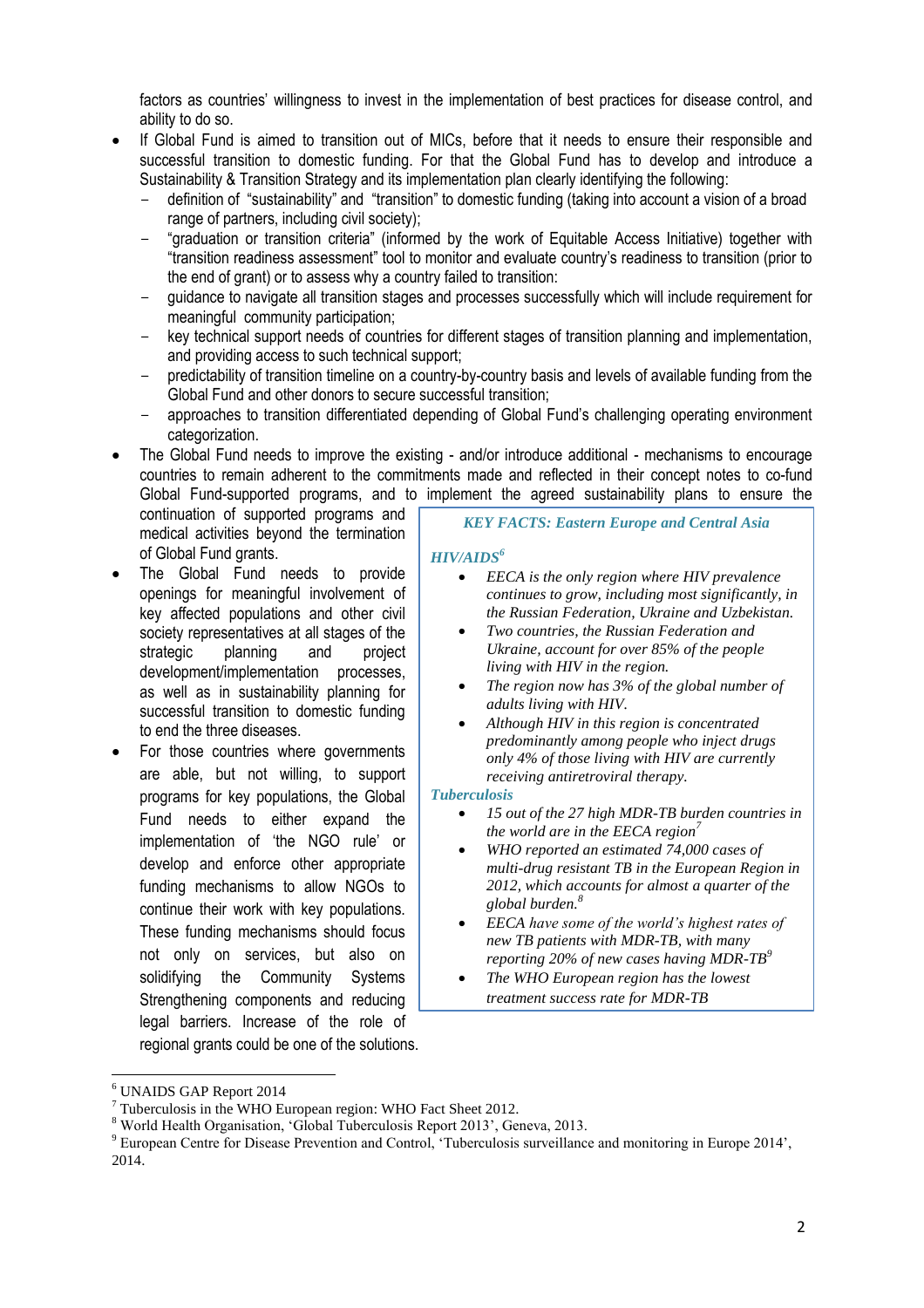# **2. Continuum of HIV and TB Services for Key Affected Populations**

Transition from Global Fund resources to domestic funding requires efforts to ensure the continuity of services currently supported by the Global Fund, and any such transition can only be recognized as successful if the sustainability requirement has been met, notably for programs that serve the groups that are most vulnerable to the epidemic, such as people who use drugs, men who have sex with men, sex workers, etc. – programs that many governments are reluctant or unwilling to support.

It should also be noted that the current level of support for HIV/AIDS and TB responses in EECA is not sufficient to ensure the sustainable and balanced continuum of services. To enable successful transition from Global Fund finances, is it necessary not only to safeguard the continuity of services that are currently operating through support of the Global Fund, but also to improve the quality, quantity and access to those services, especially for key populations that are often ignored in national responses – in particular, transgender people, men who have sex with men, people who use drugs, migrants, prisoners and sex workers. At the same time, it is important to support not just best practices, but also innovative approaches and methods of work. Transition to domestic funding can only happen if the continuum of services is likely to be sustainable in the long-term.

# **3. Treatment for TB, HIV, conditions caused by long-term ART, coinfections and access to medicines**

The new Strategy should aim to remove barriers to accessing medicines and prevention, diagnosis and treatment services for all people affected by the three diseases, including by means of:

- consolidating efforts with Global Fund recipient countries to advocate for reduced prices for medicines through registering them in countries - so that, following transition, the governments are able procure the necessary amounts of affordable quality drugs and ensure the coverage all those people in need for treatment;
- strengthening national programs to prevent mother-to-child transmission of HIV;
- strengthening the quality of national voluntary counselling and testing programs;
- controlling prices of purchased drugs, especially the new and more effective medicines, and supporting communities in price reduction negotiations;
- supporting countries to develop and introduce treatment protocols consistent with the international WHO recommendations;
- facilitating procurement bids through international mechanisms (such as the Green Light Committee initiative for TB, UNICEF and MSF for HIV) that reduce the cost of treatment and increase the transparency of procurement procedures;
- strengthening national capacities in planning and organization of procurement (also with the purpose of reforming the current legal framework) and develop and introduce a simplified drug registration procedure for medicines purchased within Global Fund projects;
- stepping-up support for HCV prevention and treatment as part of programs for people living with HIV;
- providing funding to targeted treatment programs for migrants and persons without citizenship, also through joint purchases under the Global Fund's Special Initiatives Budget;
- focusing on the development of a system of TB care, including non-medical care to encourage and maintain adherence to treatment in order to reduce the rates of MDR-TB in EECA.
- supporting engagement of key populations and civil society in monitoring procurement planning and implementation, particularly during transition to domestic funding for disease control.

# **4. Human rights, gender equality and vulnerable groups**

It is essential that the Global Fund continues to improve its policy on preventing human rights violations, including discrimination based on sexual orientation and gender identity, through:

- development of clear criteria and indicators for assessing the implementation of human rights component in Global Fund-supported projects in the context of responses to the epidemics; and
- guarding against financing programs that directly or indirectly support human rights violations, and improving the system of monitoring and direct responses to any of such violations.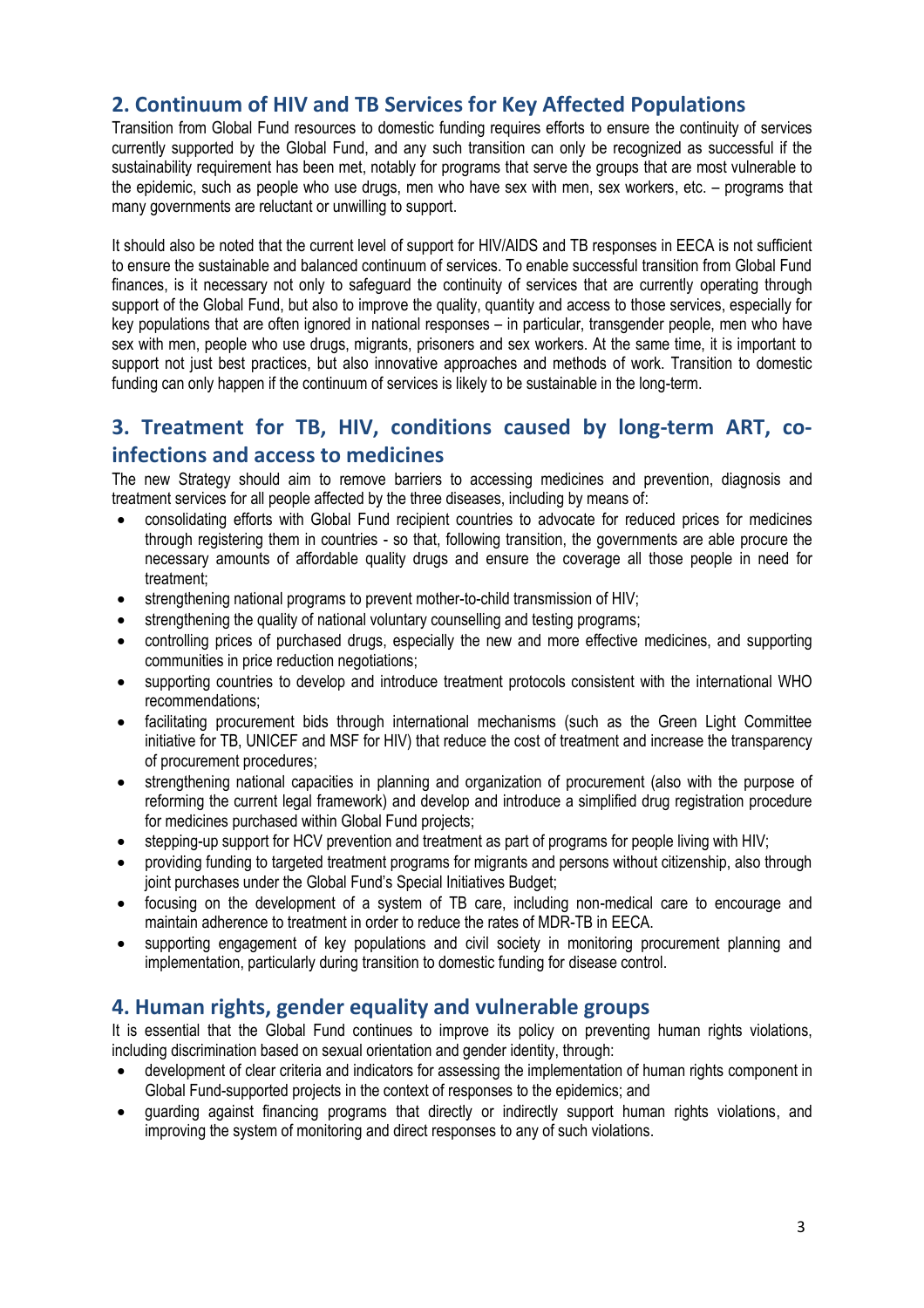To prevent human rights violations, criminalization and persecution of the representatives of key affected populations, such as transgender people, sex workers, men who have sex with men, people who use drugs and people living with HIV, in its new Strategy the Global Fund needs to:

- focus more on the development of programs that are tasked with reforming / creating enabling legal environments for working with vulnerable groups, and programs that address the criminalization, stigma and discrimination of key populations, including inner-community stigma which is an essential barrier for the effective prevention measures;
- scale-up support for community based monitoring and protection of human rights in the context of the three diseases, as well as for community based monitoring of the quality of services; the program indicators and increase in coverage should not be achieved at the expense of the quality of services which affects their sustainability;
- prioritize programs working with law enforcement agencies to prevent police violence, stigma and discrimination against people living with HIV and representatives of key affected populations; and
- make it mandatory for Country Coordination Mechanisms to monitor human rights violations and discrimination of key populations in the context of Global Fund programs.

Besides that, the Global Fund should focus its new Strategy on supporting gender-oriented programs that document and address gender inequalities in access to services.

The Global Fund needs to be especially specific about improving access to HIV services for transgender people who are not acknowledged as a priority key population in any EECA country and are basically excluded from HIV/AIDS programs, both supported by the Global Fund and by governments.

It is essential that the Global Fund provides targeted support to building a strong evidence base around HIV epidemiology among key populations who are ignored by national governments, i.e. transgender people, men who have sex with men, sex workers, drug users and migrants.

# **5. Community systems strengthening**

It is expected that the Global Fund will develop its responses through acknowledging, developing and strengthening community engagement in programs designed to end the three diseases. To achieve this within the framework of its new Strategy, the Global Fund needs to:

- focus more on the development of CSS components as part of national and regional projects;
- facilitate the introduction of clear and specific CSS indicators at the national level, including qualitative ones;
- expand funding mechanisms such as the "dual track funding" or "the NGO rule" to encourage involvement of community-based organizations and civil society in advancing responses to the epidemics among key affected populations, building their capacity to provide services and act as watchdog, especially in countries where governments are reluctant to support such activities;
- avoid completing the transition from Global Fund to domestic funding unless the meaningful involvement of NGOs, including community-based organizations, is reflected in national responses to the three diseases. Any transition should only be considered successful if a country has a sustained national system in place (e.g. governmental and/or municipal social contract mechanisms, government grants and/or taxation benefits for businesses and individuals) to support NGOs providing services to vulnerable groups, including prevention, testing, care and support, addressing stigma and discrimination, etc., through national investment;
- expand regional programs to increase capacity building for community-based organizations in the EECA countries;
- under the CSS component, encourage larger-scale and more effective involvement of donors and technical partners in the provision of structured technical support to community-based organizations in order to increase their capacity and foster further development.

We want the Global Fund within its new 2017–2021 Strategy to remain committed to supporting, protecting, promoting, and advancing the principles of human rights; gender equality; Community Systems Strengthening;